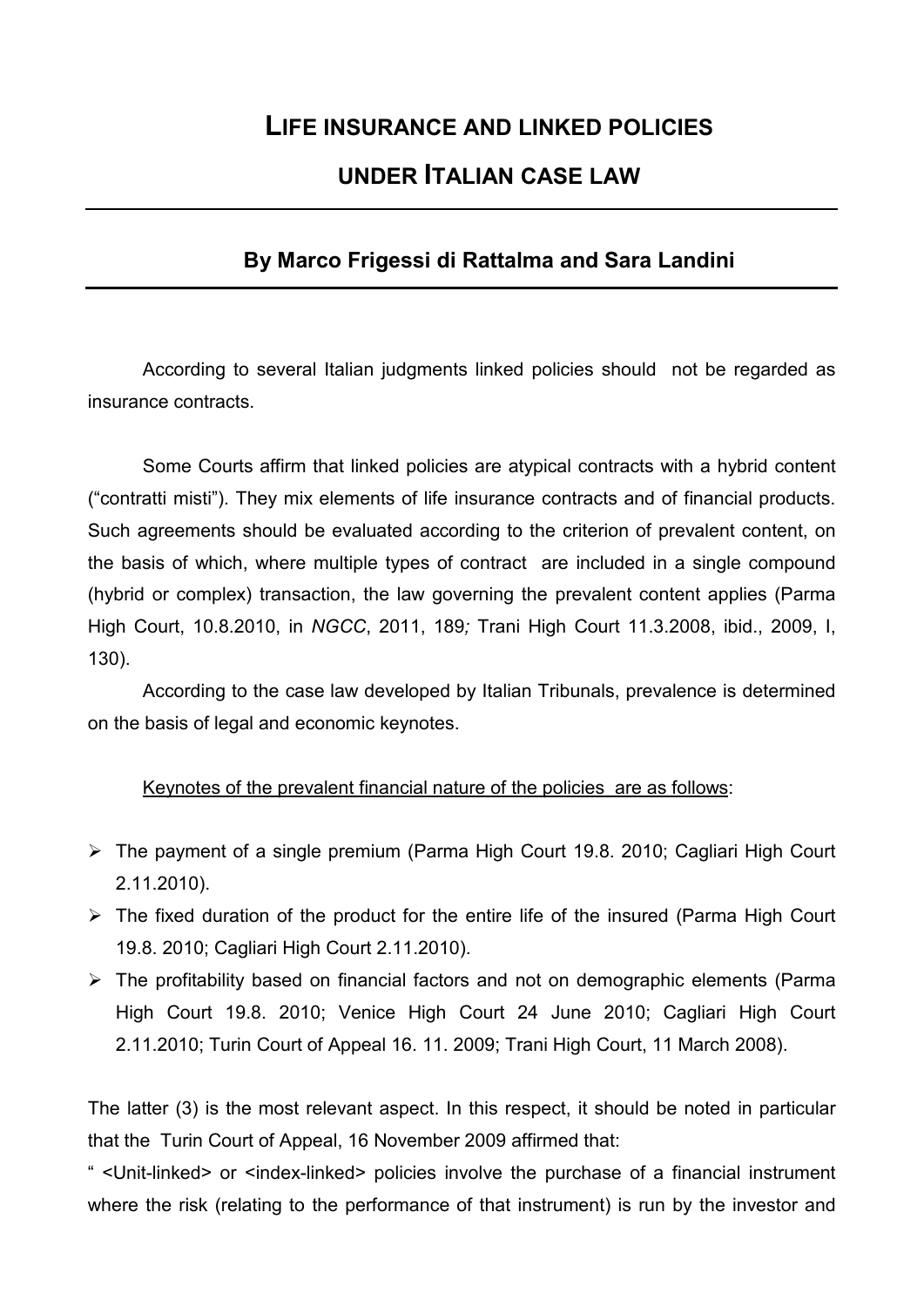depends not on the time factor, but on the dynamics of the financial markets, the return on the investment and the solvency of the issuer."

The Trani High Court, 11 March 2008, hold:

"Unit-linked insurance policies, where the contractual insurance services are directly connected to the value of units in an investment fund, without any capital guarantee of a result in the policyholder's favour, regardless of what they are called, involve the purchase of a financial instrument, namely a proportion of a unit trust; the bank, which has acted as intermediary in the subscription of unit-linked policies, must comply with the information obligations laid down by Legislative Decree no. 58/1998 and Consob Regulation no. 11522/1998".

The Cagliari High Court, 02 November 2010, stated that:

"The contract whereby the insurer, on payment of a premium paid in full at the time of signature, undertakes to pay an amount, connected with predetermined reference indexes, on a "whole life" basis, is covered by the general terms of Article 2 of the Insurance Code relating to 'linked' policies, but does not constitute a life insurance policy because it lacks the demographic risk factor, and therefore cannot be held to be subject to the terms of Article 1923 of the Civil Code."

On the contrary a recent Italian literature assesses that, according to art. 1882 of the Italian Civil Code, the definition of life insurance is not inclusive of the concept of demographic risk (Giovanna Volpe Putzolu, Le polizze linked tra norme comunitarie, tuf e codice civile, Assicurazioni, 2012, p. 399).

In a such framework one should also mention the judgement of the European Court of Justice (Fifth Chamber) dated March 1 st 2012 in re C-166-11, *Ángel Lorenzo González Alonso v Nationale Nederlanden Vida Cía. de Seguros y Reaseguros, S.A.E*. It states that "contracts which are 'unit-linked' or 'linked to investment funds', such as that concluded by Mr González Alonso, are common in insurance law. Thus, the European Union legislature took the view that that type of contract falls within a class of life assurance, as is clear from Annex I, point III to the Life Assurance Directive, read in conjunction with Article 2(1)(a) of that directive.".